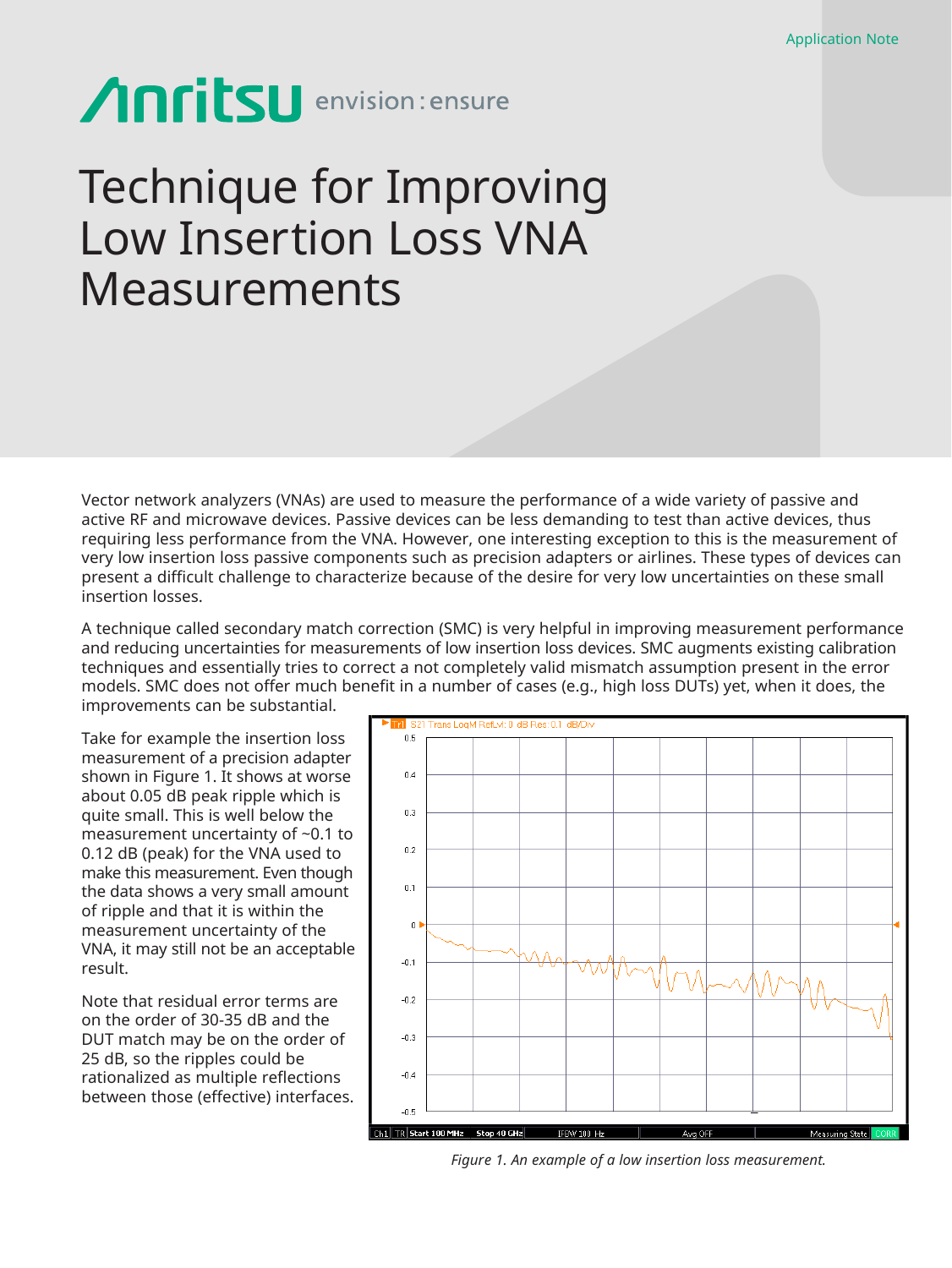Some of the measurement ripple can be due to several reasons including: high DUT reflections, reference plane problems from pin depth and connector mating issues, or other DUT or cal kit related explanations. However, one source of ripple that is not related to the physical test setup is how the VNA calibration model corrects for the measurement match.

Figure 2 shows the classic 2-port VNA error model with 12 term error correction that includes calibration factors for source and load match.



*Figure 2. Classic 2-port VNA error model*

The calibration error model tries to account for actual defects in a physical reflectometer used in the VNA, like the finite directivity and match of the coupling structure and non-flat frequency response of the signal chain. Part of the error model includes a simplified reflectometer structure shown in Figure 3.



*Figure 3. Simple reflectometer model*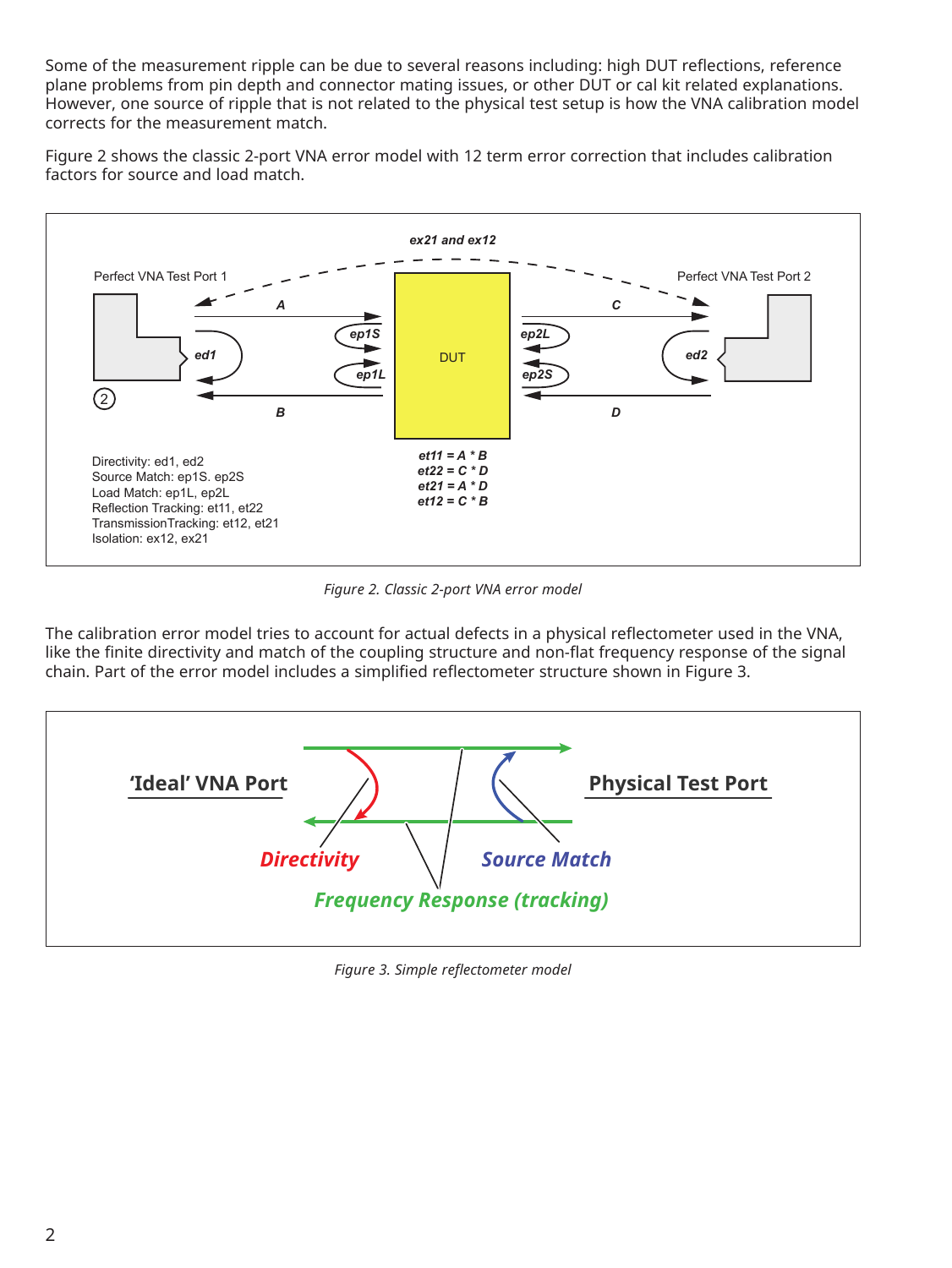An expanded version of the reflectometer diagram is in Figure 4. If the dominant source of the actual mismatch is at position Y in Figure 4, then the signal propagates from the source and some of the energy is reflected back to the source and some gets transmitted. Some of the energy that gets transmitted gets reflected off of the DUT and re-reflected off of Y. The product of all of those reflections (approximated by eps\*S11) is important since the product repeats on multiple re-reflections forming a geometric series.



*Figure 4. Expanded reflectometer model diagram*

Looking at the basic reflectometer equation, Equation 1, the denominator reflects the result of this infinite geometric series. This example uses port 1 but any port may be used.

$$
S_{11}^{m} = ed + \frac{et \cdot S_{11}^{act}}{1 -eps \cdot S_{11}^{act}}
$$
  
Source match: *eps*  
Actual reflection coefficient of the DUT:  $S_{11}^{act}$   
Transmission Tracking: *et*  
Directivity: *ed*  
Measured S11:  $S_{11}^{m}$ 

*Equation 1. Basic reflectometer equation using port 1*

For the measurement case where Y is the dominant mismatch, the result from the error model is very close to the actual measurement because the test coupler sees all of the multiple reflections.

On the other hand, if a significant reflection happens at X in Figure 4, then both the reference and test couplers see the mismatch. The ratio that forms S11, test / reference, now sees a distorted picture of the reflection product and the reflectometer equation is really not as simple as the basic Equation 1.

The test coupler still sees the effective series of reflections, but the reference coupler also sees some of the reflections as well. The ratioing of the two results produces partial cancellation or amplification depending on the phasing.

The effect of the X location mismatch usually represents only a small perturbation on the effective port match. If the DUT is extremely lossy, the likelihood of these uncorrected mismatches interacting with the DUT decrease and the benefit of SMC may be small. Similarly, if the DUT is highly mismatched or has a number of moderate mismatch reflection centers within it, those structural effects in the data may swamp any possible correction by this method. However, for low insertion loss devices, the importance of the X and Y reflection locations can vary greatly depending on the measurement setup, and there are cases where the X location will have a noticeable effect on the measurement.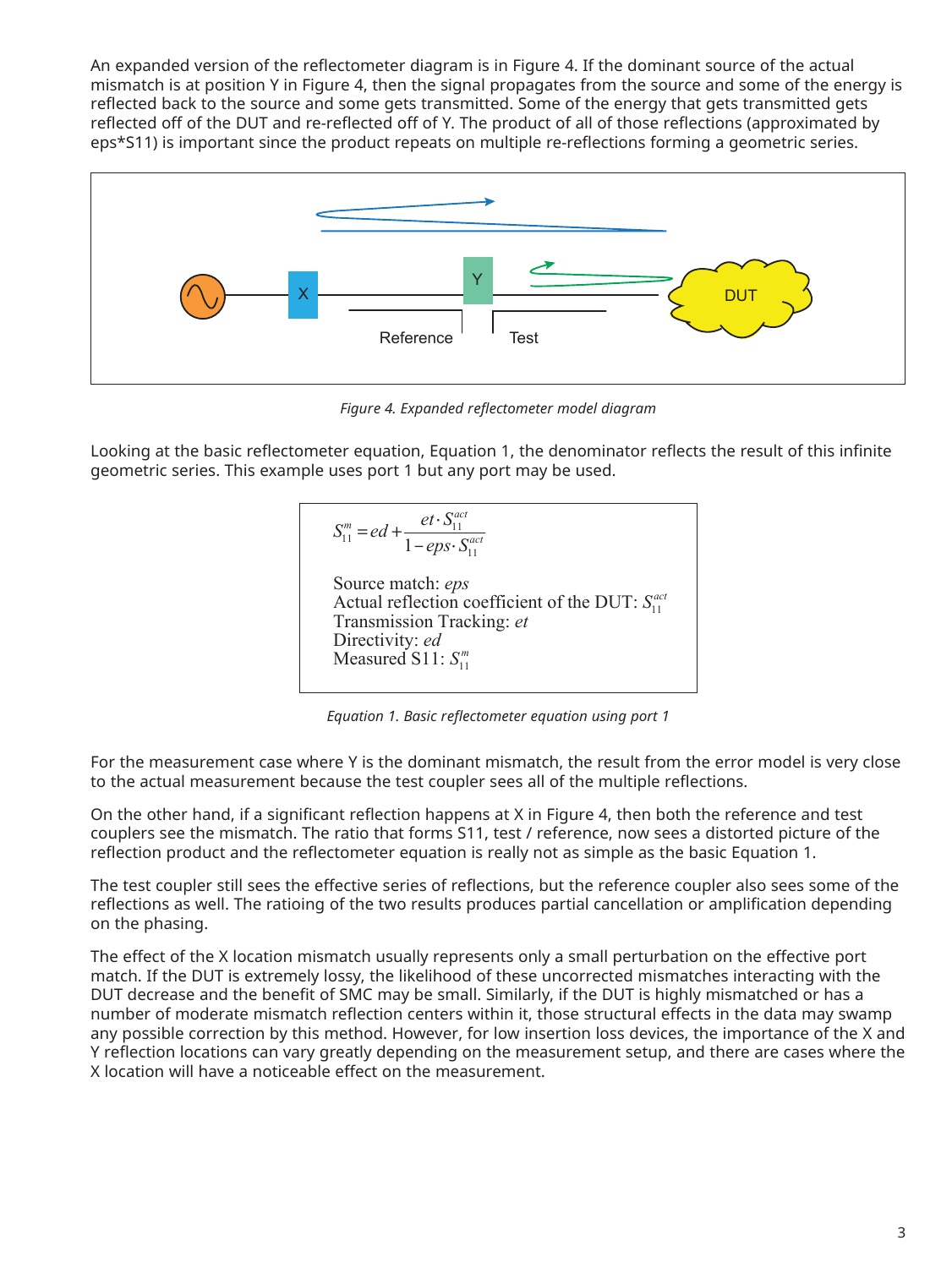Additional calibration standards could be added to solve for a more elaborate match model to account for the mismatch but this would lengthen the calibration process. SMC uses the phase information in the calibration residuals to localize where the mismatch elements are to process a 2nd tier correction that primarily impacts the match terms.

Applying SMC to our previous example, one can see a significant reduction in the ripple that was not part of the DUT behavior after all (lighter trace is with SMC applied) in Figure 5.



*Figure 5. An adapter insertion loss measurement without SMC (darker trace) and with SMC (lighter trace) is shown here.*

As previously discussed, SMC is mainly useful for very low loss device measurement, however, there is one exception where SMC will be useful with moderately lossy devices. If the device has a reasonable amount of loss but its main mismatch centers are near the measurement reference planes (e.g., the DUT is a relatively well-behaved transmission line but with some connector launch mismatch), SMC can again provide benefit since those DUT mismatches can interact with the uncorrected/partially corrected mismatches in the instrument (location X in Figure 4). As an example of such a measurement, a clean PC board-based microstrip line was measured without SMC and the results are shown in the top of Figure 6. There is a structural resonance in the DUT response but also some high-spatial frequency ripple. In this case that ripple arose from the PCB board-based connector launch mismatch interacting with the remaining instrument mismatch. The same measurement was performed with SMC applied and that result is shown in the bottom of Figure 6.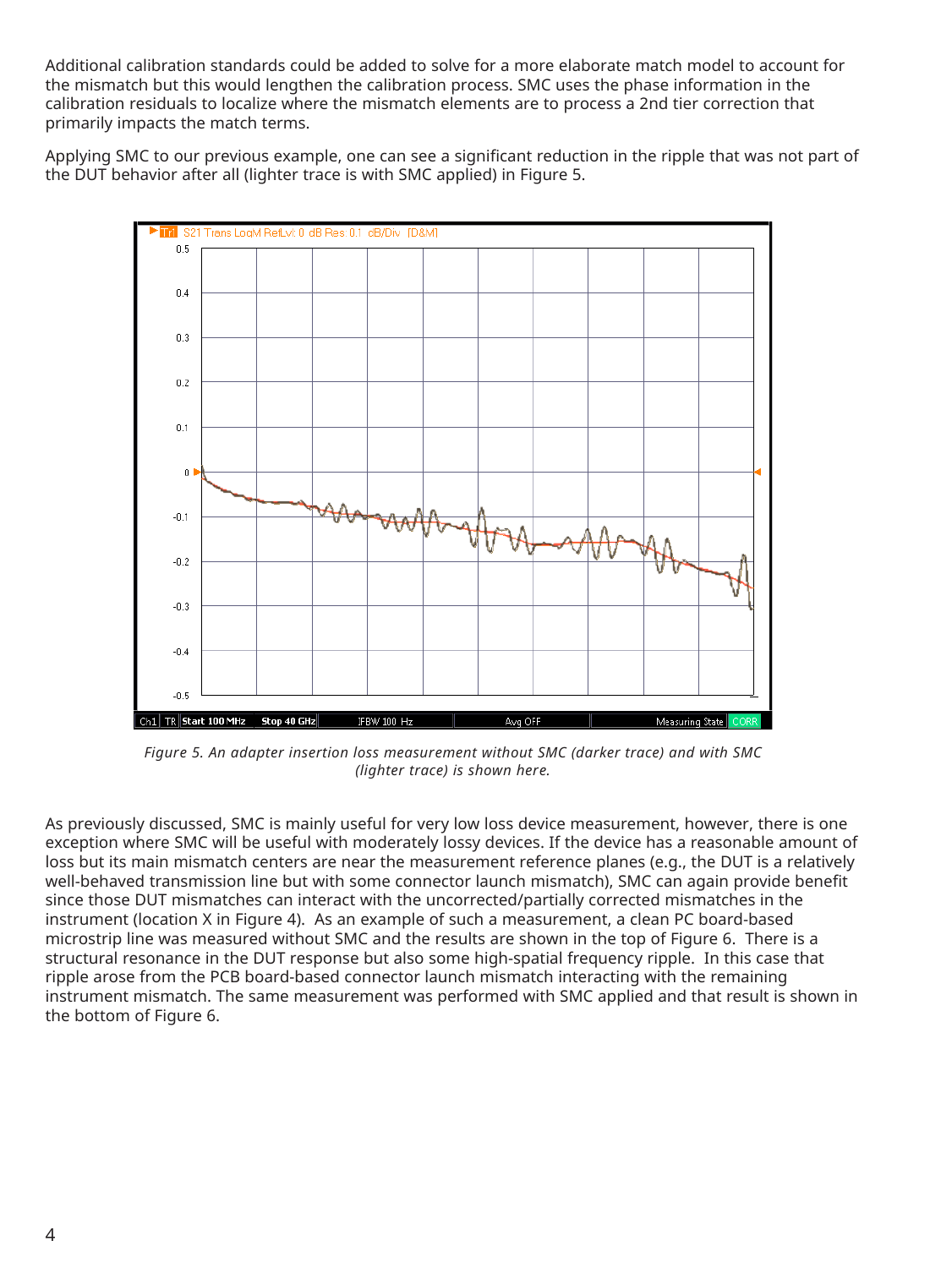



*Figure 6. The measurement of a lossier device (a PC board microstrip line) with mismatch near the reference planes is shown here without (top) and with (bottom) SMC applied.*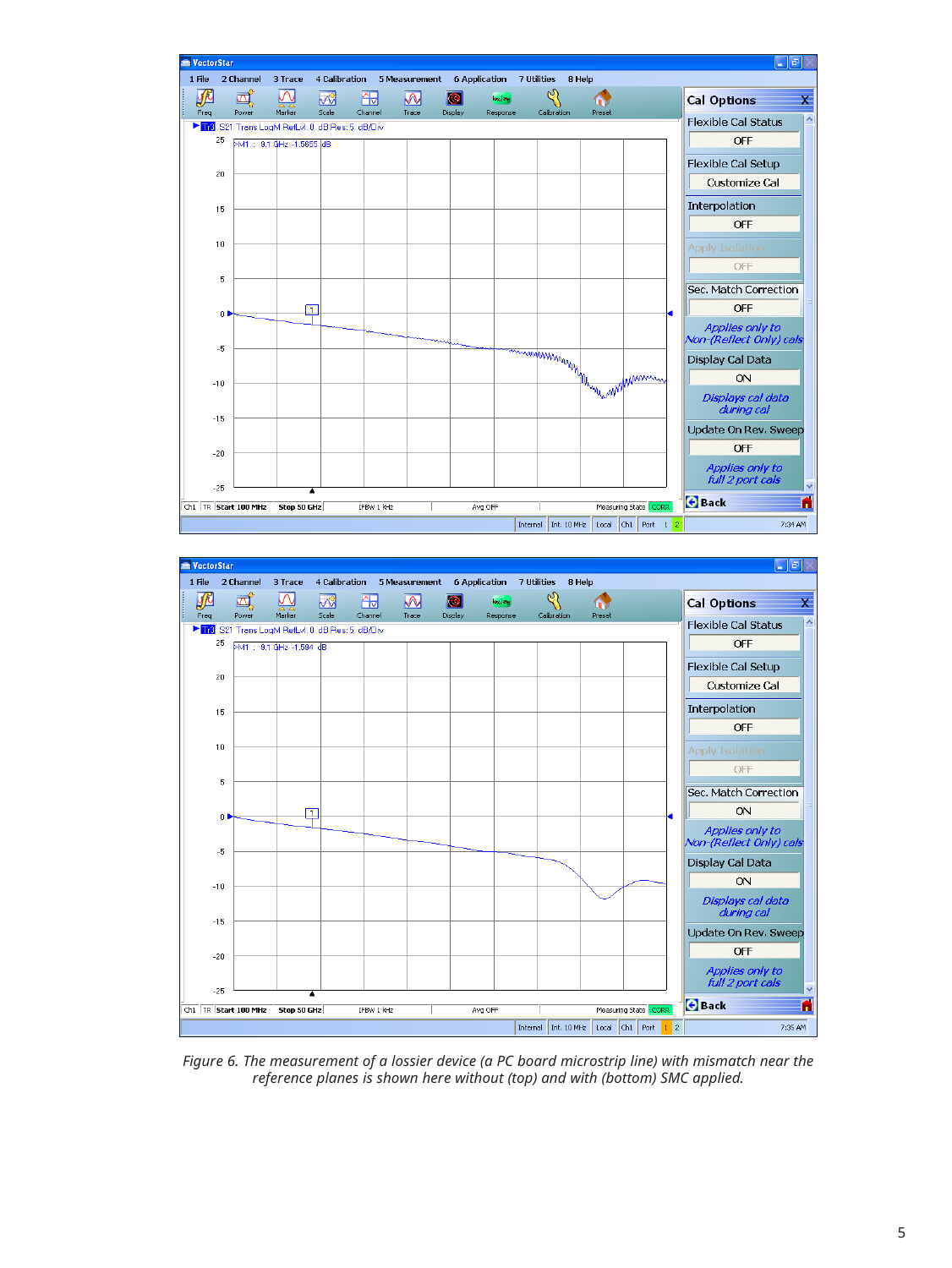The before and after results with SMC look like they could have been achieved through other methods like smoothing. However, the difference is substantial and relates to what components of the measurement data are being altered. Bulk processing techniques, such as smoothing (and related ones with dithered frequency lists), treat all high-spatial frequency distortions the same and will remove all on a sliding scale. If all of those distortions were due to interior, uncorrected mismatch, that would not be a problem. However, in many cases, high-spatial frequency distortions may be due to the DUT itself and should not be removed. A clear example is a transmission line with launch reflections as well as an interior defect (suggested in Figure 7). A calibrated  $|S21|$  measurement with no additional trace processing is shown in Figure 8.



*Figure 7. A sketch of the defective transmission line example DUT is shown here.*



*Figure 8. Insertion loss for the defective DUT with just the calibration applied is shown here.*

In Figure 8, one can see the expected resonant nulls along with ripple, most of which is due to multiple reflections between the transmission line launches and the defect (and between the launches themselves). If one applies 2% and 5% smoothing (see Figure 9), the ripples do diminish in amplitude (whether or not they were part of the DUT) but the resonant null values also change (by ~6.5 and ~15.5 dB, respectively, for the first resonance). This then raises a question about whether or not applying smoothing distorts the measure data describing the DUT behavior.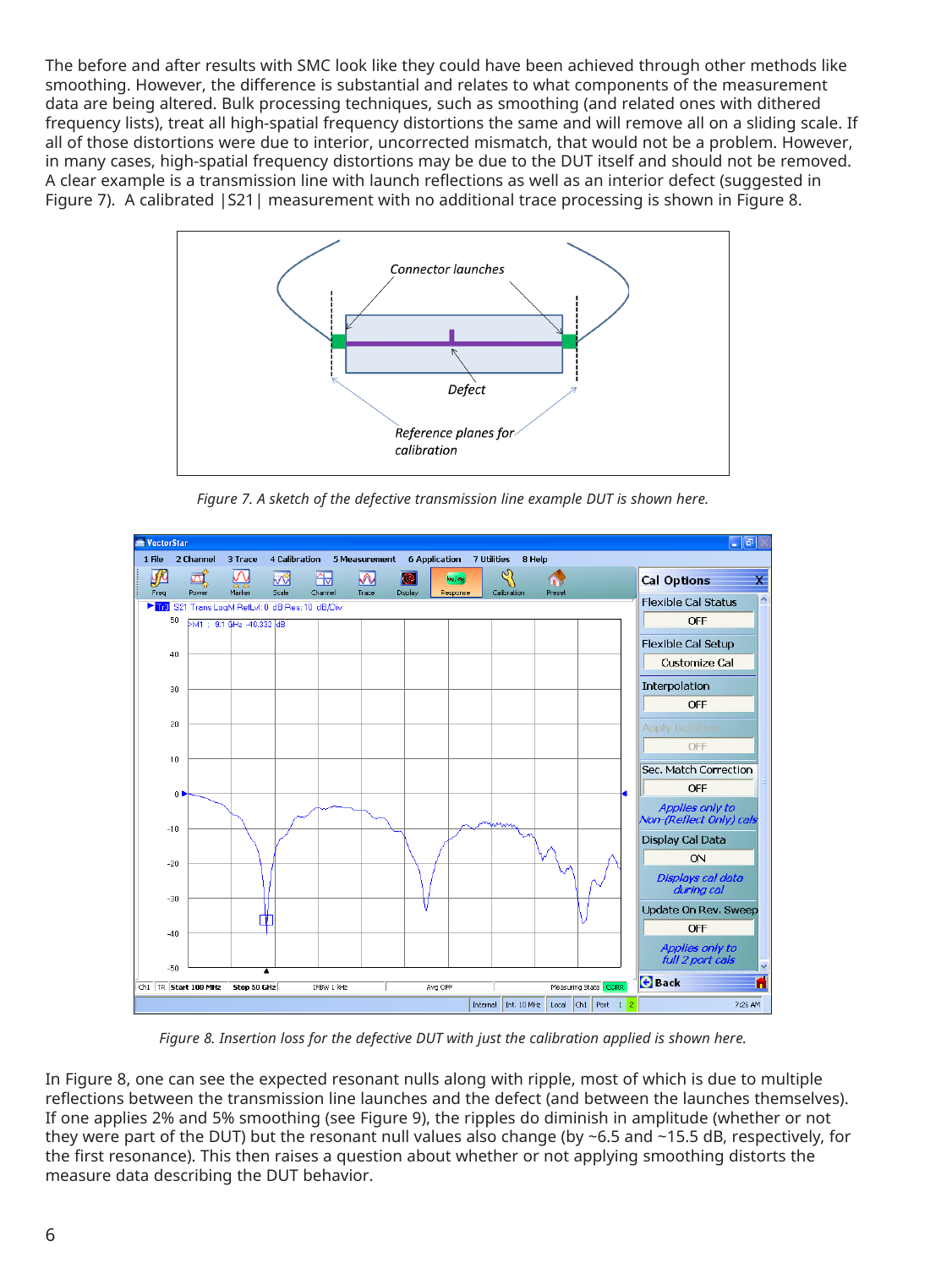

*Figure 9. The measurement of the same DUT as Figure 8 is shown here but with 2% and 5% smoothing applied.*

Contrast this to the application of SMC as shown in Figure 10. The depth of the resonant nulls have not changed (within the trace noise limits for this IF bandwidth) and the DUT structural ripples are still present. In this particular example, the actual secondary match defects missed by the calibration were insignificant compared to the structure in the DUT's actual data. This helps emphasize the point that SMC is intended to remove measurement errors that are not physically part of the DUT response.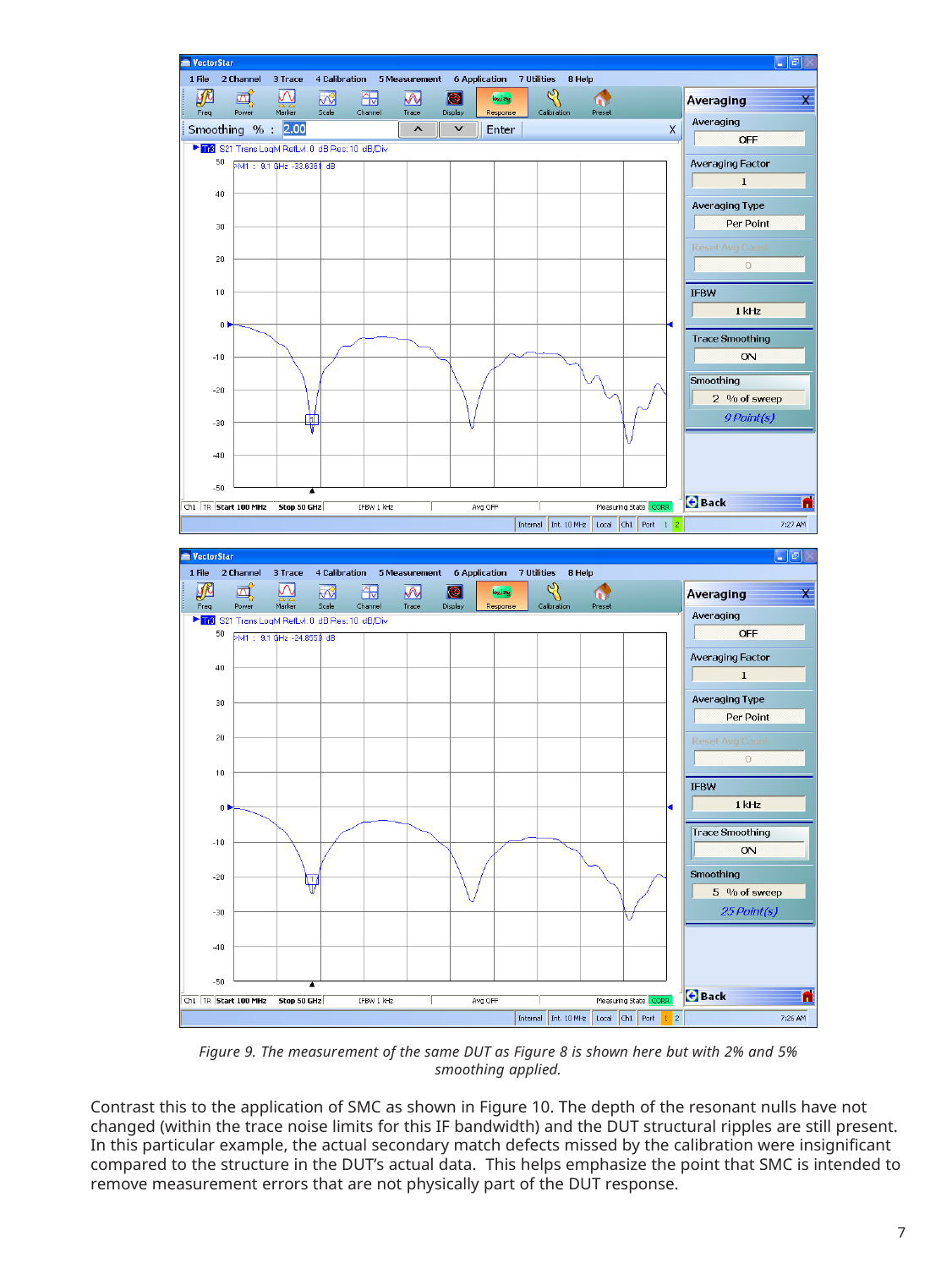

*Figure 10. The measurement of the DUT of Fig. 7 is shown here but with SMC applied.*

## **Conclusion**

Secondary match correction process optimizes measurements of low insertion loss devices by correcting for a simplification made in the standard error model. The improvements are often on the scale of hundredths of a dB in insertion loss and picoseconds in group delay, but for low-loss adapter and fixture characterization those enhancements can be very valuable. SMC also does not come at the cost of distorting true DUT performance as do some other techniques for lowering ripple like smoothing.

Anritsu's VectorStar™ and ShockLine™ VNA solutions both have SMC capabilities built into the standard software, giving both platforms this valuable enhancement for characterizing low insertion loss devices.